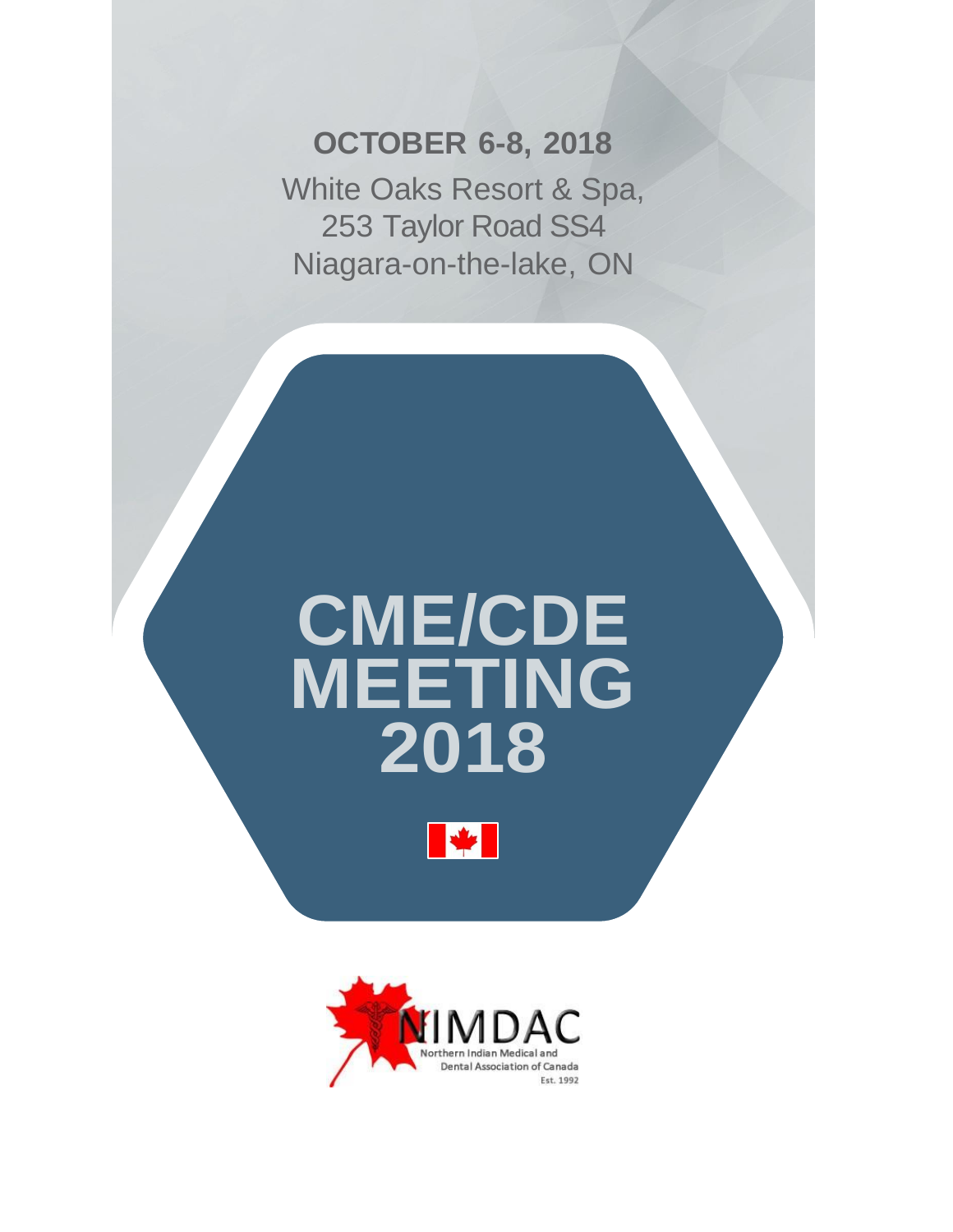## **OCTOBER 6-8, 2018 26th ANNUAL CME/CDE MEETING**

White Oaks Resort & Spa, 253 Taylor Road Street, 253 Taylor Road Street, 253 Taylor Road Street, 253 Taylor Road Niagara-on-the-lake, ON

## **Attractions**

- **DENTAL CDE** o (CATEGORY 3 CREDITS)
- **MEDICAL CME: 8 HOURS** o (8 CREDITS)
- **SUPERVISED ACTIVITIES FOR KIDS THROUGHOUT THE DAY**
- **GROUP ACTIVITIES FOR ADULTS AND TEENS**
- **YOGA AND DANCE WORKSHOPS**

**GALA NIGHTS SATURDAY OCT 6 TH** AND **SUNDAY OCT 7 TH** LIVE ENTERTAINMENT AUDIENCEINTERACTION INDIAN BUFFET **DRINKS** 

## **WHO IS ATTENDING: Doctors and Dentists**



## **ADVERTISINGINPROGRAMBOOKLET**

**\$ 1,500** FULL PAGE AD

**\$ 1,000** HALF PAGE AD

**\$ 750** QUARTER PAGE AD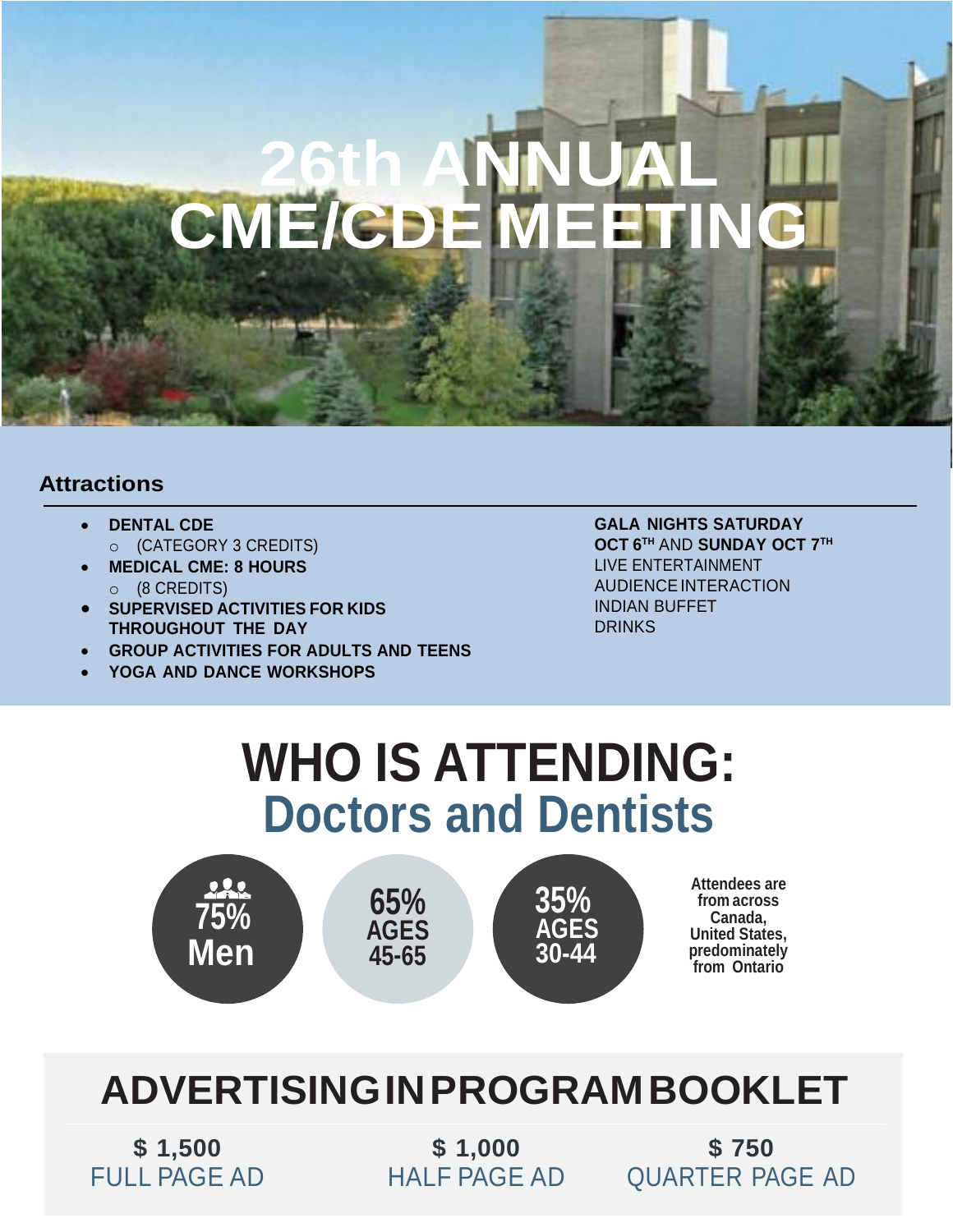## **SPONSORSHIP PLEASE MAKE CHEQUE PAYABLE TO NIMDAC**



### **Platinum** \$25,000

### **Exclusive Presenting Sponsor**

- Brand recognition online for one year and on all conference print material
- Prime position on the trade show floor
- Logo featured on all banners
- Full-page ad in the program, and logo on cover page
- Recognition by emcee and throughout the conference
- 3-5 minute video at the Gala
- 1 table of 10 guests at the Gala

## **Gold** \$15,000

- Brand recognition online for one year and on all conference print material
- Exhibitor booth
- Half-page ad in the program
- Recognition by emcee at Gala
- Up to 6 guests at each Gala

## **Gala** \$10,000

- Brand recognition on marketing online and at the summit
- Exhibitor booth
- Branded menus and signs at each table
- Full page ad in the program
- Podium recognition by emcee and throughout the conference
- Three to five minute video at the Gala
- One table of 10 guests at the Gala

## **Silver \$5,000**

- Brand recognition online for one year and on all conference print material
- Exhibitor booth
- Quarter-page ad in the program
- Recognition by emcee at the Galas
- Up to 4 guests at each Gala



## **Exhibitor Booth** \$3,000

- Dedicated booth for one day of the conference
	- Brand recognition on conference material
- Podium recognition by Emcee